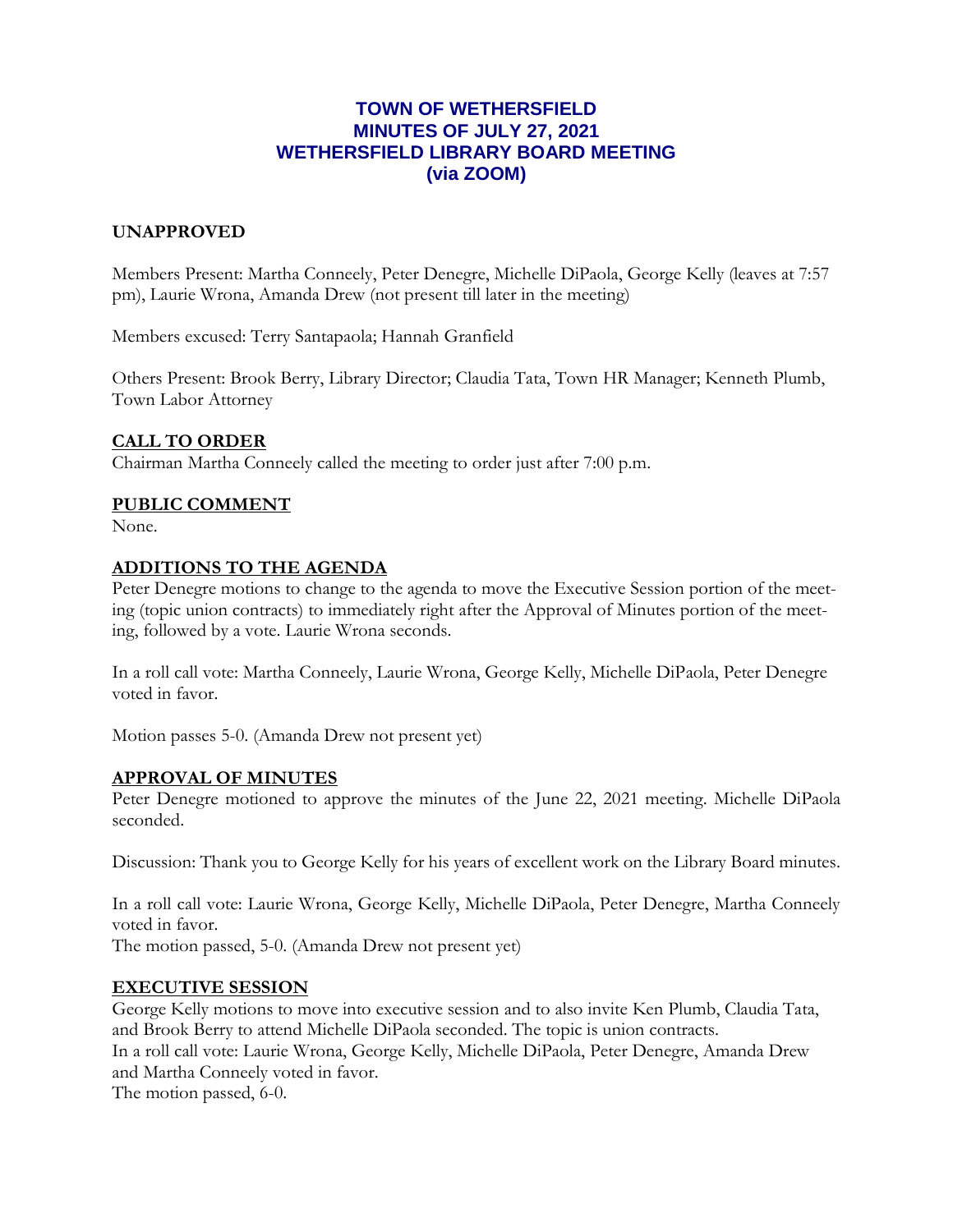Town of Wethersfield Meeting Minutes Page 2

After Executive Session ended, Amanda Drew motioned to recommend that the Town Council votes to accept the collective bargaining agreements between the Town and both the Library's Non Supervisor's and Library Supervisors unions. Laurie Wrona seconded.

In a roll call vote: Laurie Wrona, George Kelly, Michelle DiPaola, Amanda Drew, Peter Denegre, and Martha Conneely voted in favor. The motion passed, 6-0.

Thank you to Claudia and Ken for their work on this.

# **TOWN COUNCIL REPORT**

No comment.

## **CHAIRMAN'S REPORT**

Thank you to George Kelly for his years of service to the Library Board. He is rotating off the Library Board. (George Kelly left the meeting at 7:57 PM).

There will be an upcoming Finance Committee Meeting (on August 19<sup>th</sup> not August 12<sup>th</sup>). Discussion of the Sjoman Account will be an important topic.

The next regularly scheduled Library Board meeting is Tuesday August 24<sup>th</sup>. During this meeting we plan to have on the agenda the Library Board Nominations and Election of Officers. Positions include: Library Board Chair, Vice Chair, and Secretary.

# **LIBRARY DIRECTOR'S REPORT**

*Reopening Status*:

Masks wearing is now optional, social distancing continues (floor decals indicate 6ft), books no longer in quarantine, inside book-drop has reopened, and the Friends Book Nook is now reopened.

There will be a couple of Raffle Baskets from the Friends this fall, this is important as there will be no fall book sale, and the book nook will be important for raising funds. Volunteers nervous about coming in and volunteers are needed to help with books donations; in addition their storage space is nearly at capacity, therefore will not be able to accept book donations at this time.

Sept Library Board Meeting will be the first in-person meeting held at the Library.

Specifically in October the Library will continue to further reopen including: Conduct small in-person programming with limits of 10-12 people/possibly host smaller meetings Fines will be reinstated in October Fast Lane Books will reinstated in October Also beginning in October adding Sunday hours 1-5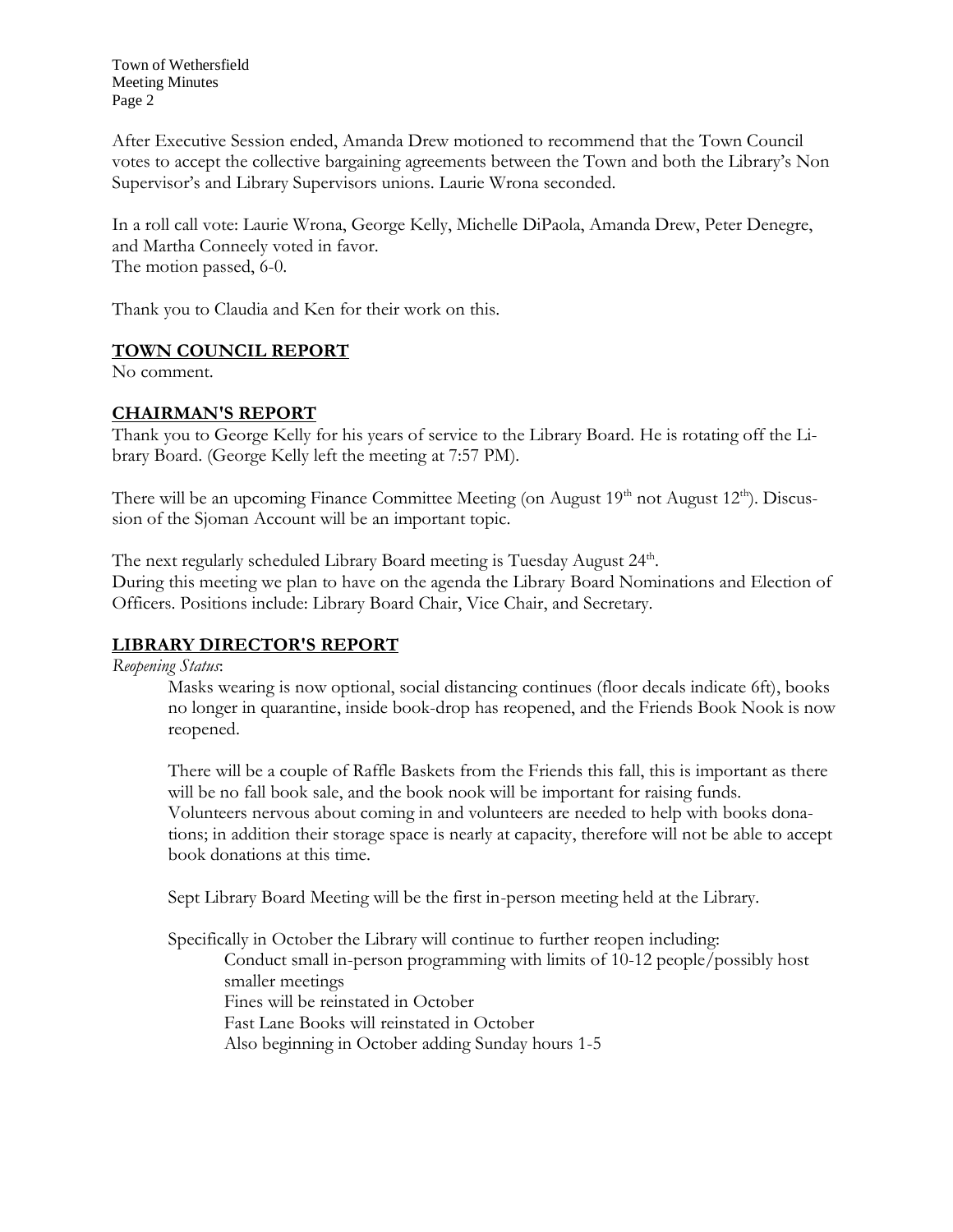Town of Wethersfield Meeting Minutes Page 3

### *Positive News*:

An ice cream fund raiser by GFWC yielded a \$150.00 donation and will be used for fall programing.

A regular patron who is a Hartford resident recently donated \$250.00. Library Board to issue thanks.

#### *Programs*:

Summer Reading – Tails and Tales An upcoming virtual program - Beavers in Connecticut Pet Picture Contest ends last week of July

### *Financials:*

June  $30<sup>th</sup>$  statements from Charles Schwab – Brook made a plug for those interested in details to attend the upcoming Finance Committee Meeting.

#### FY 21-22

Current Budget 7% spent out, technology support is heavily hit this time of year

\$35,000 cut from FY 21-22 budget (\$15,000 was cut in health care and \$20,000 was cut elsewhere in FY 21-22 budget, including part time non-union staff and collections budget) \$20,000 of the ARPA money was recently approved, however, only \$3,000 can actually be applied to the \$20,000 cut in the FY 21-22 budget)

Library is trying to do the least amount of harm to the public and the least amount of harm to the employees.

Year-end transfer for FY 20-21: 95% spent out. Shared spreadsheet provided by Finance Department. About \$100,000 left over. Brook recommends \$50,000 to the Library Reserve account, and the remaining \$50,071.95 to revert back to the Town General Fund. Brook is not recommending any money transfer into the compensated absences account. Library Board discussed the matter.

Laurie Wrona motions to recommend that the Town Council transfer \$50,000 of unexpended Fiscal Year 2020-2021 Library operating funds to the Library's reserve account, and to approve the lapsing of any unexpended funds over this amount to the Town's General Fund balance. Amanda Drew seconded.

In a roll call vote: Peter Denegre, Amanda Drew, Michelle DiPaola, Laurie Wrona and Martha Conneely voted in favor.

The motion passed, 5-0.

### **GOVERNANCE COMMITTEE REPORT**

### *Library Loan and Fine Rate Policy*

Brook discussed why an update to the Library Loan and Fine Rate Policy needed to take place. Specifically in the note area toward the bottom of the policy that "a patron is blocked from borrowing when the total of fines owed plus replacement charges owed mounts to \$10.00 or more"….be changed to \$25.00. This is a global setting in the catalog that affects all members of the consortium. The Library policy should reflect the recent change that was